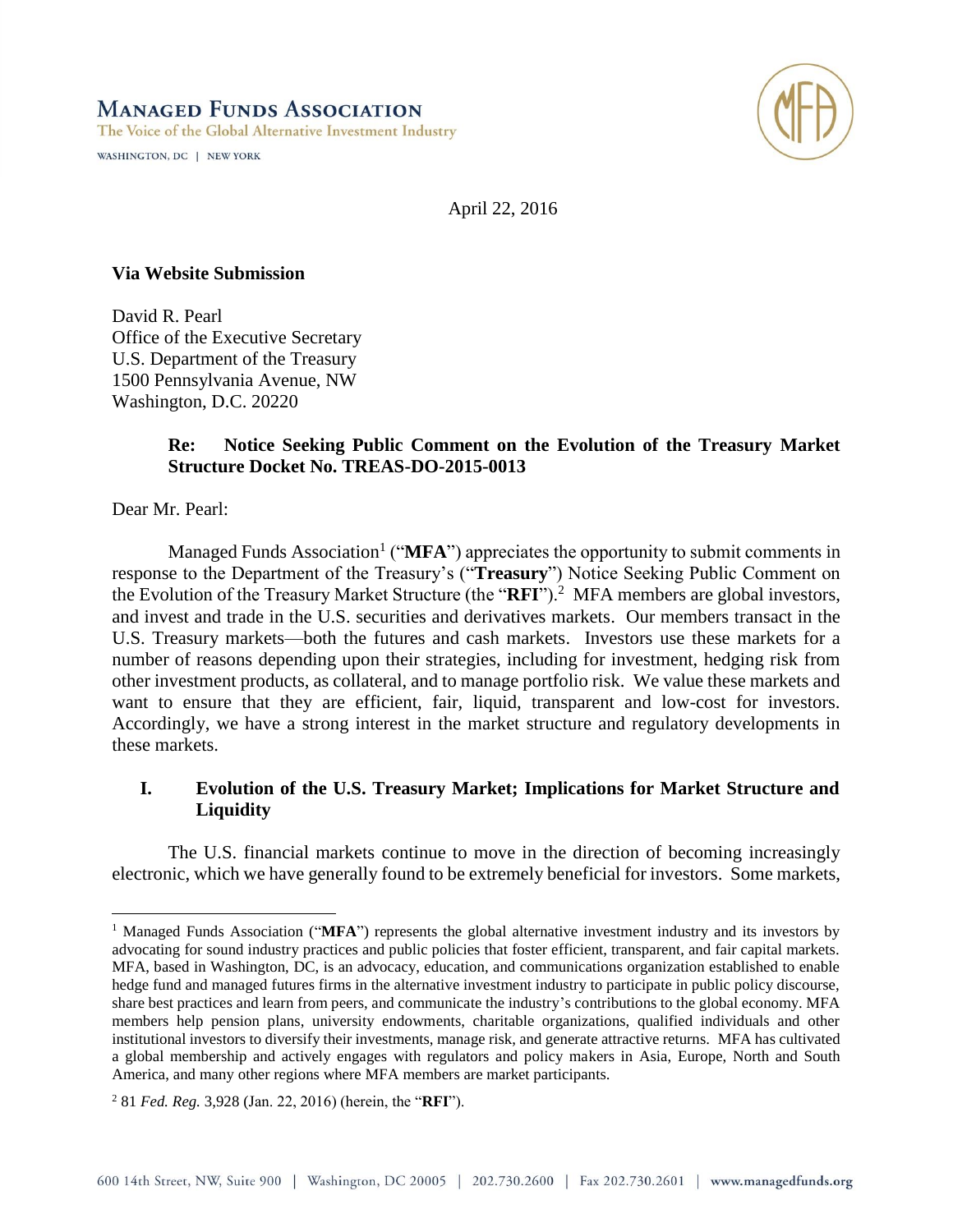Mr. Pearl April 22, 2016 Page **2** of **6**

including the Treasury futures market, have been largely electronic for several decades already. As such, we do not believe that electronic trading, in and of itself, is the primary driver for any observed changes in liquidity. From our experience, we believe that a combination of factors has played a role, including increased adoption of electronic trading technology, and post-crisis regulatory reforms that have both spurred banks to change their business models and fostered competition from new entrants in the Treasury market.

While there has been an overall decrease in certain market-making activities by banks, particularly in inventorying off-the-run Treasury securities, and an attendant decrease in liquidity in certain sectors of the Treasury market, we acknowledge that with respect to on-the-run Treasury securities, as the RFI states, the Treasury markets are as robust as ever per steady and low bid-ask spreads.<sup>3</sup> Nevertheless, in this context, we believe that liquidity may be more appropriately measured by depth of order book; and that it is important to recognize that market conditions and relevant indicators of liquidity are different for on-the-run versus off-the-run instruments. In addition, from our members' experience, the decrease in liquidity has been more pronounced in the Treasury cash markets than the futures markets, likely due to the capital-intensive nature of trading cash.

As the market structure has evolved, principal trading firms have played an increasingly larger role in offering liquidity in these markets, and have become *de facto* market makers. The Joint Staff Report on the U.S. Treasury Market on October 15, 2014 found that during the event window "the relative share of PTF (principal trading firm) trading activity increased as prices and volumes rose sharply (9:33 to 9:39 ET), comprising about 73.5 percent and 68.4 percent of trading volume in 10-year note cash and futures markets, respectively, while the relative share of bankdealer trading activity declined to 21.4 percent and 14.1 percent."<sup>4</sup>

We believe that one way to mitigate any current liquidity concerns in specific sectors of the Treasury market is to encourage greater market participation from a broader swath of market participants, including investors such as private funds. In order to further this goal, arbitrary market barriers for these participants should be removed by requiring non-discriminatory access to Treasury trading venues. 5 For example, swap execution facility ("**SEF**") trading of interest rate swaps has enhanced liquidity and transparency for the interest rate marketplace—an important interconnected market. We believe liquidity and transparency in Treasury cash markets could be

<sup>3</sup> RFI *supra* n. 2 at 3,929.

<sup>&</sup>lt;sup>4</sup> Joint Staff Report: The U.S. Treasury Market on October 15, 2015 (July 13, 2015), U.S. Department of the Treasury, Board of Governors of the Federal Reserve System, Federal Reserve Bank of New York, U.S. SEC, and U.S. CFTC (together, the "**Joint Staff**") at 21 (hereinafter the "**Joint Staff Report**").

<sup>5</sup> *See, e.g.,* letter to the Honorable Mark P. Wetjen, Acting Chairman, CFTC, from Stuart J. Kaswell, Executive Vice President and General Counsel, MFA, dated January 8, 2014, requesting for action by CFTC regarding SEF onboarding documentation issues, available at: [https://www.managedfunds.org/wp-content/uploads/2014/01/SEF-](https://www.managedfunds.org/wp-content/uploads/2014/01/SEF-Rulebook-Issues-Final-MFA-Letter.pdf)[Rulebook-Issues-Final-MFA-Letter.pdf;](https://www.managedfunds.org/wp-content/uploads/2014/01/SEF-Rulebook-Issues-Final-MFA-Letter.pdf) *and* letter to Fair and Effective Markets Review, Bank of England, from Stuart J. Kaswell, Executive Vice President and General Counsel, MFA, dated January 30, 2015, response to the UK Fair and Effective Markets Review consultation on "How Fair and Effective are the Fixed Income, Foreign Exchange and Commodities Markets?", available at: [http://www.managedfunds.org/wp-content/uploads/2015/02/Managed-](http://www.managedfunds.org/wp-content/uploads/2015/02/Managed-Funds-Association-Response-to-FEMR-Consultation-Final-Letter.pdf)[Funds-Association-Response-to-FEMR-Consultation-Final-Letter.pdf.](http://www.managedfunds.org/wp-content/uploads/2015/02/Managed-Funds-Association-Response-to-FEMR-Consultation-Final-Letter.pdf)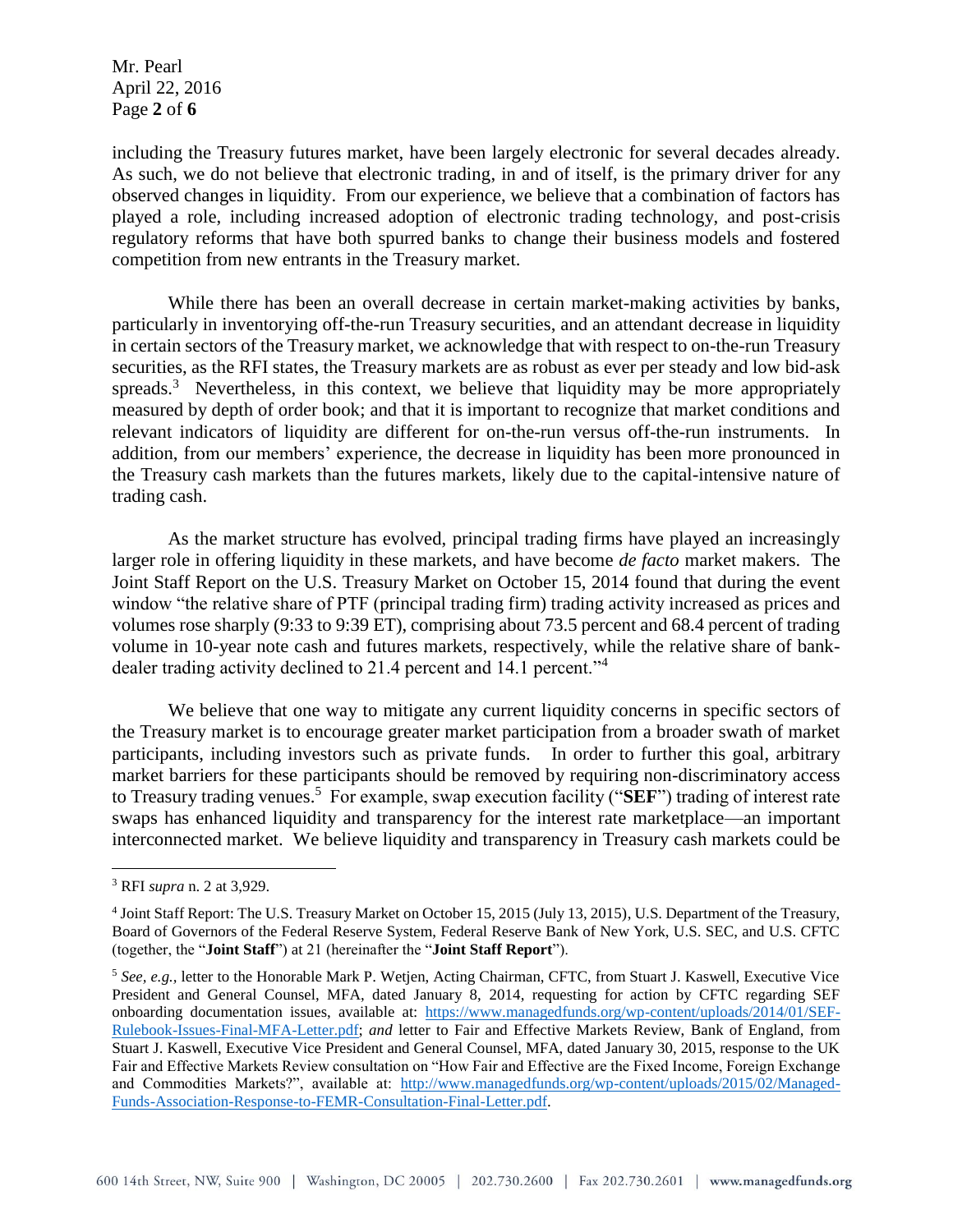Mr. Pearl April 22, 2016 Page **3** of **6**

 $\overline{a}$ 

further enhanced by eliminating barriers to investor access of interdealer bank trading platforms and SEFs. As further discussed in Section IV below, we also believe that greater availability of data to the public would create a more level playing field and attract more market participants.

# **II. Continued Monitoring of Trading and Risk Management Practices**

While we appreciate Treasury's interest in trading and risk management practices, we believe it's important to keep in perspective that the events of October 15, 2014 do not appear to have been triggered by algorithmic trading. As such, we caution against rushing to impose trading halts or circuit breakers, or other changes to market structure prior to collecting further information and conducting further analysis on the Treasury markets. Otherwise imposing new trading and risk controls may increase the costs for market participants to transact in the Treasury markets without addressing or preventing another liquidity crisis.

To the extent Treasury considers imposing requirements with respect to monitoring, identifying, and/or reporting suspicious trading activity, or risk controls, we believe such requirements should be limited to Treasury cash market platforms. Electronic trading platforms as the hub of trading activity are in the best position to monitor and identify suspicious trading activity. We would support greater oversight and transparency of trading platforms through registration and public disclosures. While it may have been appropriate for the Securities and Exchange Commission ("**SEC**") to exclude electronic trading platforms that only transact in government securities from registration as an alternative trading system ("**ATS**") when Regulation ATS was first promulgated in 1998, we believe circumstances have changed and that the SEC, Treasury and federal banking regulators should revisit this issue.<sup>6</sup>

MFA's members are registered as investment advisers with the SEC, and/or commodity trading advisors or commodity pool operators with the Commodity Futures Trading Commission ("**CFTC**"); and subject to oversight, systemic risk reporting and inspection by these agencies. Investment managers are fiduciaries to their funds and have a legal obligation to act in the best interests of their funds, including the use of prudent risk management practices. With respect to equity markets and derivatives markets, MFA has advocated for centralized risk management controls, which have the benefit of being easier to implement and enforce.<sup>7</sup> Similarly, we believe with respect to the Treasury cash markets that centralized risk controls at the trading platformlevel would be the most cost-effective and the least disruptive to market participants and to the

<sup>6</sup> *See* Regulation of Exchanges and Alternative Trading Systems, 63 Fed. Reg. 70,844 (Dec. 22, 1998), available at: [https://www.gpo.gov/fdsys/pkg/FR-1998-12-22/pdf/98-33299.pdf#page=78.](https://www.gpo.gov/fdsys/pkg/FR-1998-12-22/pdf/98-33299.pdf#page=78) *See also* discussion in Section IV regarding Regulation ATS and letter to Brent J. Fields, Secretary, SEC, from Stuart J. Kaswell, Executive Vice President and General Counsel, MFA, and Jiří Krόl, Deputy CEO, Global Head of Government Affairs, Alternative Investment Management Association, dated February 26, 2016, regarding Regulation NMS Stock ATSs, attached as Appendix A and available at: [https://www.managedfunds.org/wp-content/uploads/2016/02/MFA-AIMA-SEC-Reg-](https://www.managedfunds.org/wp-content/uploads/2016/02/MFA-AIMA-SEC-Reg-ATS-ltr.2.26.16.final_.pdf)[ATS-ltr.2.26.16.final\\_.pdf.](https://www.managedfunds.org/wp-content/uploads/2016/02/MFA-AIMA-SEC-Reg-ATS-ltr.2.26.16.final_.pdf)

<sup>7</sup> *See, e.g.,* letter to Christopher Kirkpatrick, Secretary, CFTC, from Stuart J. Kaswell, Executive Vice President and General Counsel, MFA, dated March 16, 2016, on Proposed Regulation Automated Trading, available at: [https://www.managedfunds.org/wp-content/uploads/2016/03/MFA-RegAT-Letter-final.pdf.](https://www.managedfunds.org/wp-content/uploads/2016/03/MFA-RegAT-Letter-final.pdf)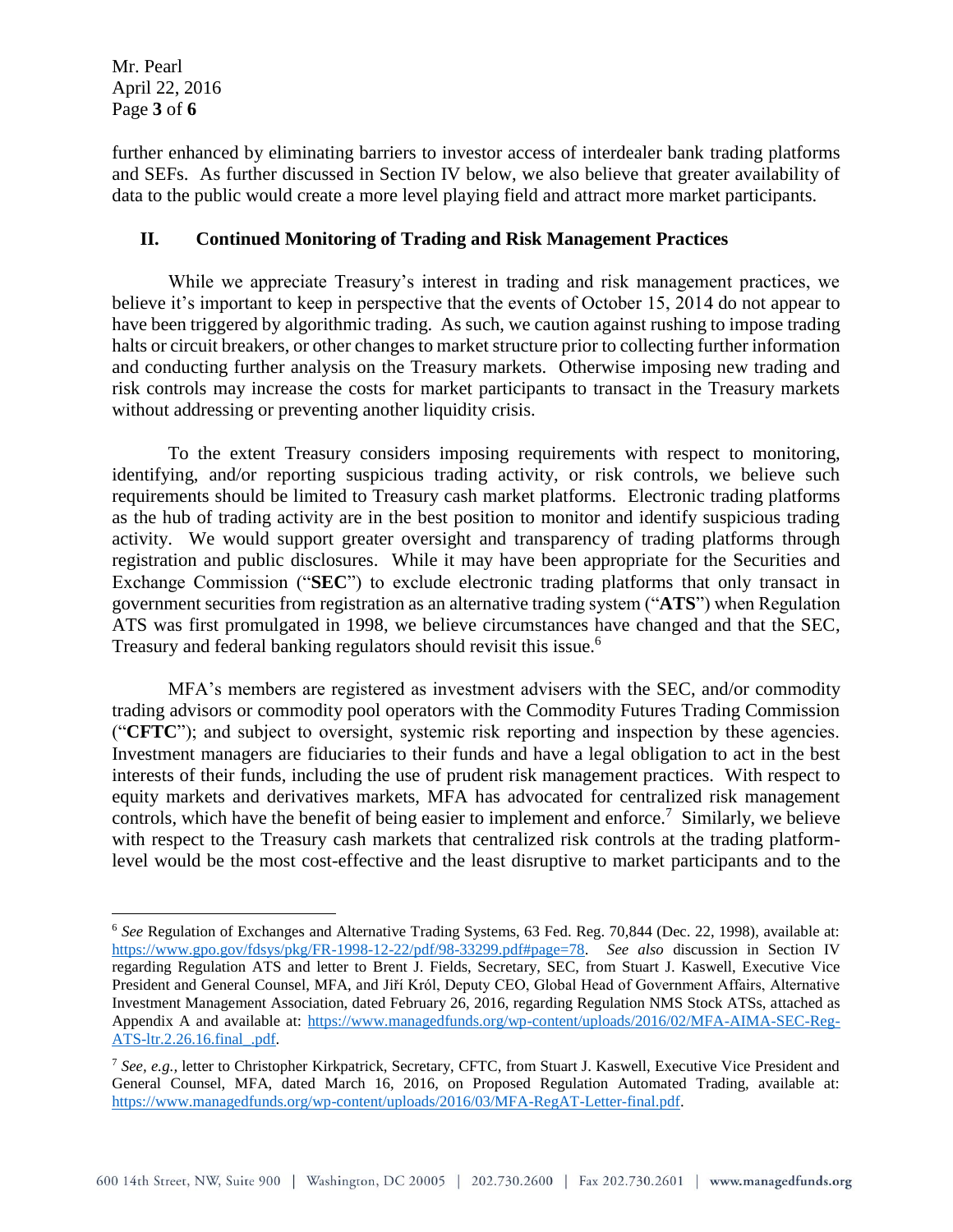Mr. Pearl April 22, 2016 Page **4** of **6**

 $\overline{a}$ 

Treasury cash markets. Market participants engage in diverse strategies, which would make standardizing risk controls difficult, as well as imprudent.

### **III. Official Sector Data on Treasury Cash Markets**

MFA appreciates Treasury's concern that the official sector needs more comprehensive data on the Treasury cash markets. As an initial matter, we believe Treasury should: (1) leverage existing reporting regimes, such as the Financial Industry Regulatory Authority's ("**FINRA**") Trade Reporting and Compliance Engine ("**TRACE**"), and data from designated contract markets, derivatives clearing organizations and swap data repositories; and (2) work through the Inter-Agency Working Group for Treasury Market Surveillance ("**IAWG**"), formed to improve monitoring and surveillance and strengthen interagency coordination with respect to the Treasury markets.<sup>8</sup> To the extent Treasury seeks to design a reporting regime, we believe it would be important to coordinate with the SEC and the CFTC, and to be as consistent as possible with existing reporting regimes, including non-U.S. reporting regimes. This would avoid inconsistent reporting, enhance data quality for regulators, and decrease reporting complexity and compliance costs for market participants.

Given the size of the Treasury cash markets, we strongly believe that reporting should be by trading platforms, dealers and market makers/principal trading firms.<sup>9</sup> We recommend that Treasury consider the reporting regime for swaps and security-based swaps with respect to SEFs and security-based swap execution facilities ("**SBSEFs**"). For example, under the CFTC's swap reporting regime, SEFs report the primary economic terms of transactions while swap dealers or Major Swap Participants report confirmation data.<sup>10</sup> Trading platforms, as the hubs of trading activity, and dealers and market makers, including principal trading firms (many of which are registered as broker-dealers with the SEC), are in the best position to efficiently provide streamlined data to regulators.<sup>11</sup> These entities already have infrastructure in place either to collect data or for reporting transactions in other markets. Unlike the CFTC's swap data repository framework, however, we would recommend that Treasury consider a centralized reporting repository rather than multiple repositories. We believe a centralized reporting framework is more likely to lead to uniform and useful transaction data for Treasury.

<sup>&</sup>lt;sup>8</sup> The IAWG is comprised of the staffs of the Treasury, the Board of Governors of the Federal Reserve System, the Federal Reserve Bank of New York, the SEC, and the CFTC. RFI at 3,929.

<sup>9</sup> *See, e.g.,* Improving Derivatives Transparency: The Merits of an Entity-based Reporting Framework, April 2016, available at: [https://www.managedfunds.org/wp-content/uploads/2016/04/Joint-Trade-Paper-re-Improving-](https://www.managedfunds.org/wp-content/uploads/2016/04/Joint-Trade-Paper-re-Improving-Regulatory-Derivatives-Transparency-Final-4-13-16.pdf)[Regulatory-Derivatives-Transparency-Final-4-13-16.pdf.](https://www.managedfunds.org/wp-content/uploads/2016/04/Joint-Trade-Paper-re-Improving-Regulatory-Derivatives-Transparency-Final-4-13-16.pdf) The white paper, sponsored by multiple trade associations, encourages regulators to adopt on a harmonized, global basis, entity-based, single-sided reporting regime for derivatives.

<sup>10</sup> *See* 17 C.F.R. §§ 43 and 45, Real-Time Public Reporting and Swap Data Recordkeeping and Reporting Requirements. *See also* 17 C.F.R. § 45.8, Determination of which counterparty must report; and CFTC FAQ on the Reporting of Cleared Swaps, available at: [http://www.cftc.gov/idc/groups/public/@newsroom/documents/file/clearedswapreportingredline\\_fa.pdf.](http://www.cftc.gov/idc/groups/public/@newsroom/documents/file/clearedswapreportingredline_fa.pdf) 

<sup>&</sup>lt;sup>11</sup> *See, e.g.*, Joint Staff Report supra n. 5 at p. 12 (analyzing the events during and around the event window on October 15, 2014 through transaction data from major cash trading platforms and from the CME).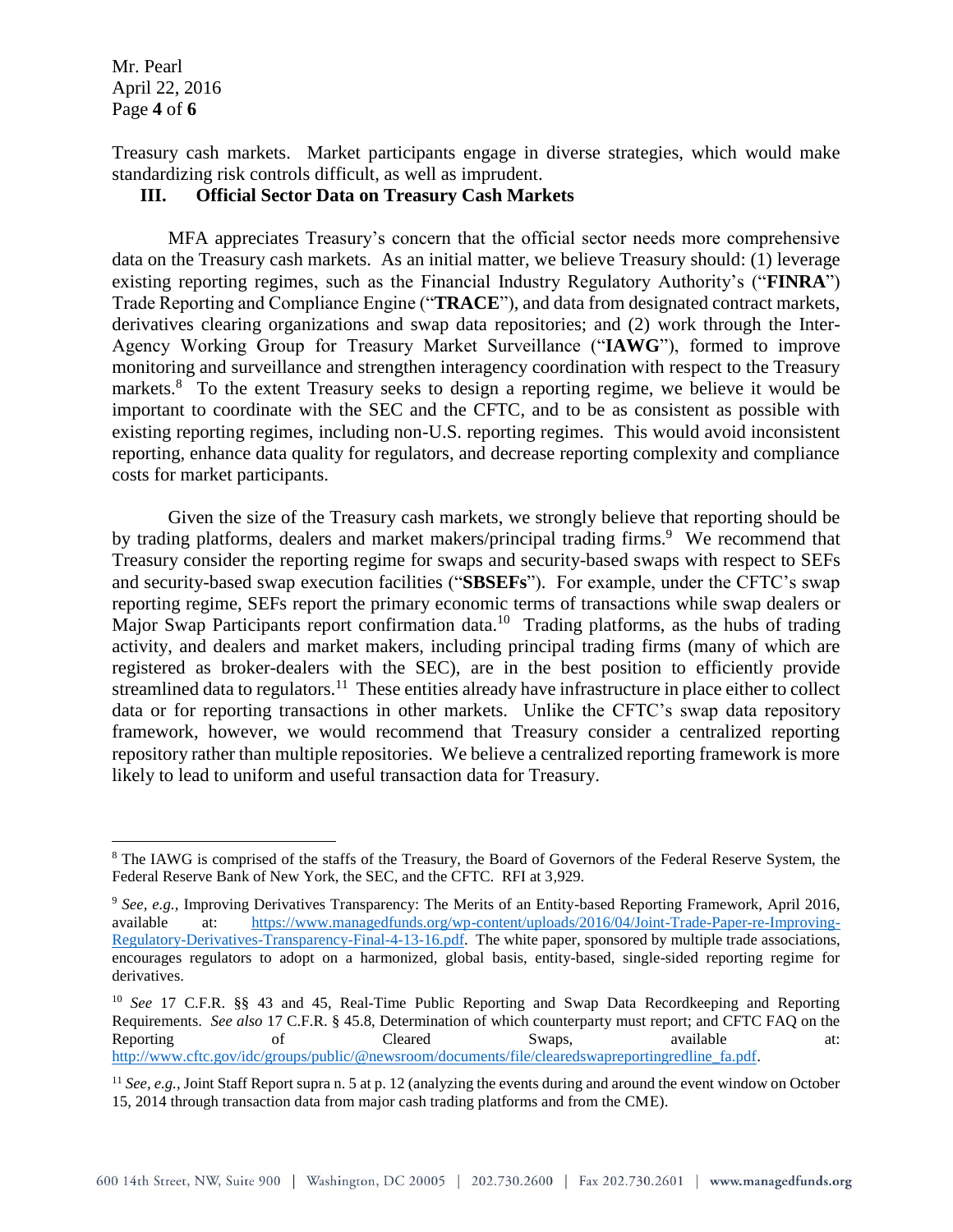Mr. Pearl April 22, 2016 Page **5** of **6**

On a practical level, it would also be much easier, more efficient and cost-effective to implement a single-sided reporting regime that requires trading platforms and intermediaries to report transactions. Requiring all Treasury cash market participants, a global participant-base, including investment managers and/or their funds, to develop and build reporting systems to submit individual transactions to Treasury would be extremely costly and burdensome for managers/funds, and could deter some market participants from trading in the Treasury cash markets (*e.g.,* as a result, some market participants might choose instead to trade Treasury futures). In addition, it would be more cumbersome for Treasury to receive redundant and duplicative transaction data from tens of thousands of market participants than to receive data files from a smaller number of intermediaries. We do not believe that the limited benefits from dual-sided reporting would justify the costs for such a reporting regime.

#### **IV. Public Data on Treasury Cash Markets**

MFA welcomes and supports Treasury's commitment to appropriately enhance information made public about the U.S. Treasury market.<sup>12</sup> MFA encourages Treasury to require real-time public reporting of cash Treasury transactions with a capped notional threshold for block trades and exceptions for off-the-run or less liquid securities. As the Treasury cash markets are increasingly electronic, we believe the Treasury should leverage the fact that electronic trades should be easier to report as the function can be automated. Without any reporting, in terms of post-trade transparency, the Treasury cash market remains an outlier from other markets, such as equity, futures, corporate bonds, and swaps. Further, we believe greater market transparency to the public will enhance public confidence in the Treasury cash markets and investors' perception of fairness, especially given recent allegations over bond prices.<sup>13</sup>

MFA also supports greater operational transparency. In MFA's February 26, 2016 letter to the SEC on its proposed rules to enhance transparency and oversight of alternative trading systems<sup>14</sup> ("ATSs") (the "Regulation ATS proposal") (MFA letter attached as Appendix A), MFA recommended that the SEC, in coordination with other regulators, expand the scope of its Regulation ATS proposal to cover ATSs that trade government securities. The SEC Regulation ATS proposal requires an ATS that transacts in national market system ("**NMS**") stocks (a "**NMS Stock ATS**") to provide enhanced disclosures on new Form ATS-N to the SEC and to the public on potential conflicts of interest and on its operations.

MFA believes that many aspects of SEC proposed Form ATS-N, if required of an ATS that transacts in Treasury cash markets, could greatly enhance public transparency of these markets. Currently, investors and the public alike have relatively little information about ATSs that transact in the Treasury cash markets. Many of the concerns surrounding potential conflicts of interest that arise between an ATS and the activities of its bank/broker-dealer operator and affiliates, and the

<sup>12</sup> RFI *supra* n. 2 at 3,933.

<sup>&</sup>lt;sup>13</sup> See, e.g., Maybe Banks Manipulated Treasury Bonds, Too, BloombergView, September 18, 2015, available at: [http://www.bloombergview.com/articles/2015-09-18/maybe-banks-manipulated-treasury-bonds-too.](http://www.bloombergview.com/articles/2015-09-18/maybe-banks-manipulated-treasury-bonds-too) 

<sup>14</sup> Amendments to Regulation ATS, 80 *Fed. Reg.* 80,998 (Dec. 28, 2015), available at: [https://www.gpo.gov/fdsys/pkg/FR-2015-12-28/pdf/2015-29890.pdf.](https://www.gpo.gov/fdsys/pkg/FR-2015-12-28/pdf/2015-29890.pdf)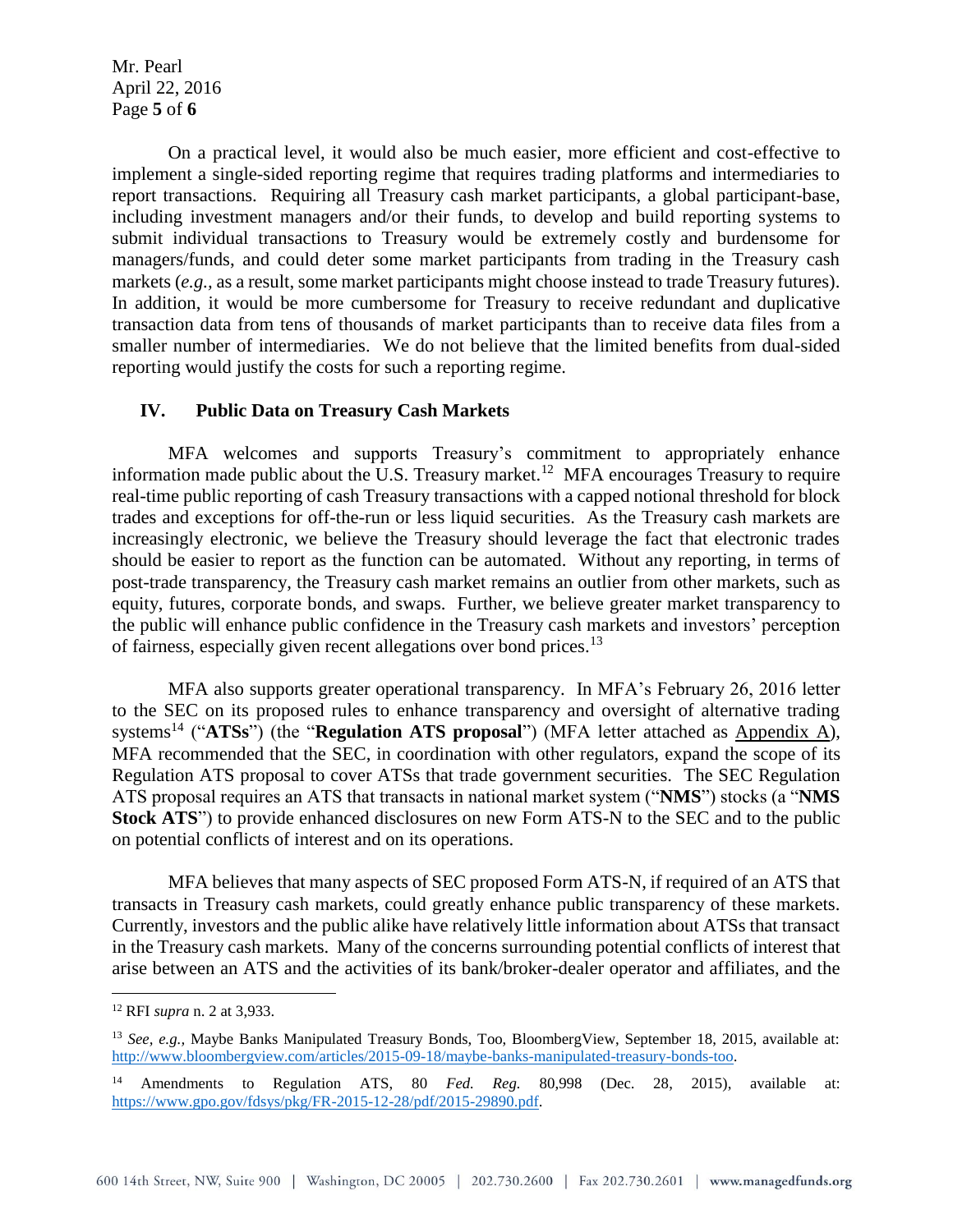Mr. Pearl April 22, 2016 Page **6** of **6**

transparency of an ATS's operations, are equally relevant with respect to ATSs that transact in Treasury securities, as with NMS Stock ATSs. Our members have found a significant difference in the level of transparency they receive with respect to non-NMS Stock ATSs, regardless of whether the ATS is under common ownership with an NMS Stock ATS or a national securities exchange. Our members believe that at a minimum a trading venue should clearly disclose the manner of its operations, such as the items covered under Part III on activities of the broker-dealer operator and its affiliates, and Part IV on the manner of operations of the NMS Stock ATS of the Commission's proposed Form ATS-N.<sup>15</sup> Our members have found that, at times, it can be difficult to find public documentation about basic processes, such as for example, the procedures or thresholds used to cancel erroneous trades on a non-NMS Stock ATS.

\* \* \* \* \*

MFA values the opportunity to provide comments and recommendations on Treasury's RFI on market structure. We would welcome the opportunity to discuss our comments in greater detail with Treasury staff. If the staff has any questions, please do not hesitate to contact Jennifer Han or the undersigned at (202) 730-2600.

Respectfully submitted,

/s/ Stuart J. Kaswell

Stuart J. Kaswell Executive Vice President & Managing Director, General Counsel Managed Funds Association

<sup>15</sup> *Id.* at 81,138.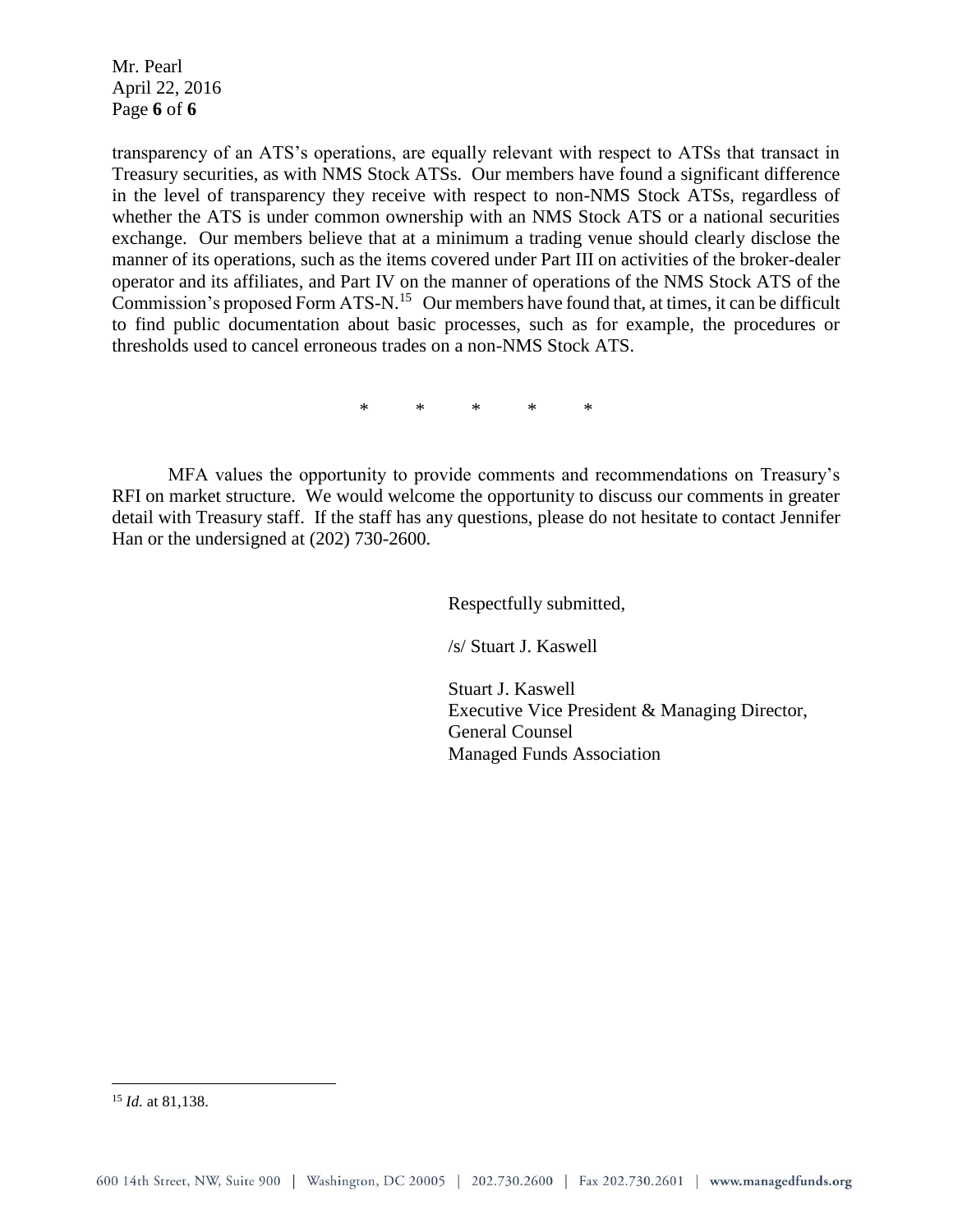



February 26, 2016

## **Via Website Submission**

Brent J. Fields Secretary Securities and Exchange Commission 100 F Street, NE Washington, DC 20549-1090

# **Re: File No. S7-23-15; Regulation of NMS Stock ATSs**

Dear Mr. Fields:

Managed Funds Association<sup>1</sup> ("MFA") and the Alternative Investment Management Association<sup>2</sup> ("AIMA") (together, the "Associations") appreciate the opportunity to submit comments to the Securities and Exchange Commission (the "**Commission**" or "**SEC**") on its proposal to amend the regulatory requirements in Regulation ATS under the Securities Exchange Act of 1934 applicable to alternative trading systems ("**ATSs**") that transact in National Market System ("**NMS**") stocks (the "**Reg ATS Proposal**"). 3 The Associations commend the Commission for this important undertaking in shedding light on dark pools by requiring enhanced public disclosures with respect to the operation of ATSs.

 $\overline{a}$ <sup>1</sup> Managed Funds Association ("**MFA**") represents the global alternative investment industry and its investors by advocating for sound industry practices and public policies that foster efficient, transparent, and fair capital markets. MFA, based in Washington, DC, is an advocacy, education, and communications organization established to enable hedge fund and managed futures firms in the alternative investment industry to participate in public policy discourse, share best practices and learn from peers, and communicate the industry's contributions to the global economy. MFA members help pension plans, university endowments, charitable organizations, qualified individuals and other institutional investors to diversify their investments, manage risk, and generate attractive returns. MFA has cultivated a global membership and actively engages with regulators and policy makers in Asia, Europe, North and South America, and many other regions where MFA members are market participants.

<sup>2</sup> Founded in 1990, the Alternative Investment Management Association (AIMA) represents the global hedge fund industry. Our membership is corporate and comprises over 1,600 firms (with over 10,000 individual contacts) in more than 50 countries. Members include hedge fund managers, fund of hedge funds managers, prime brokers, legal and accounting firms, investors, fund administrators and independent fund directors. AIMA's manager members collectively manage more than \$1.5 trillion in assets. See [www.aima.org.](http://www.aima.org/)

<sup>3</sup> 80 *Fed. Reg.* 80998 (Dec. 28, 2015) (hereinafter, the "**Proposing Release**").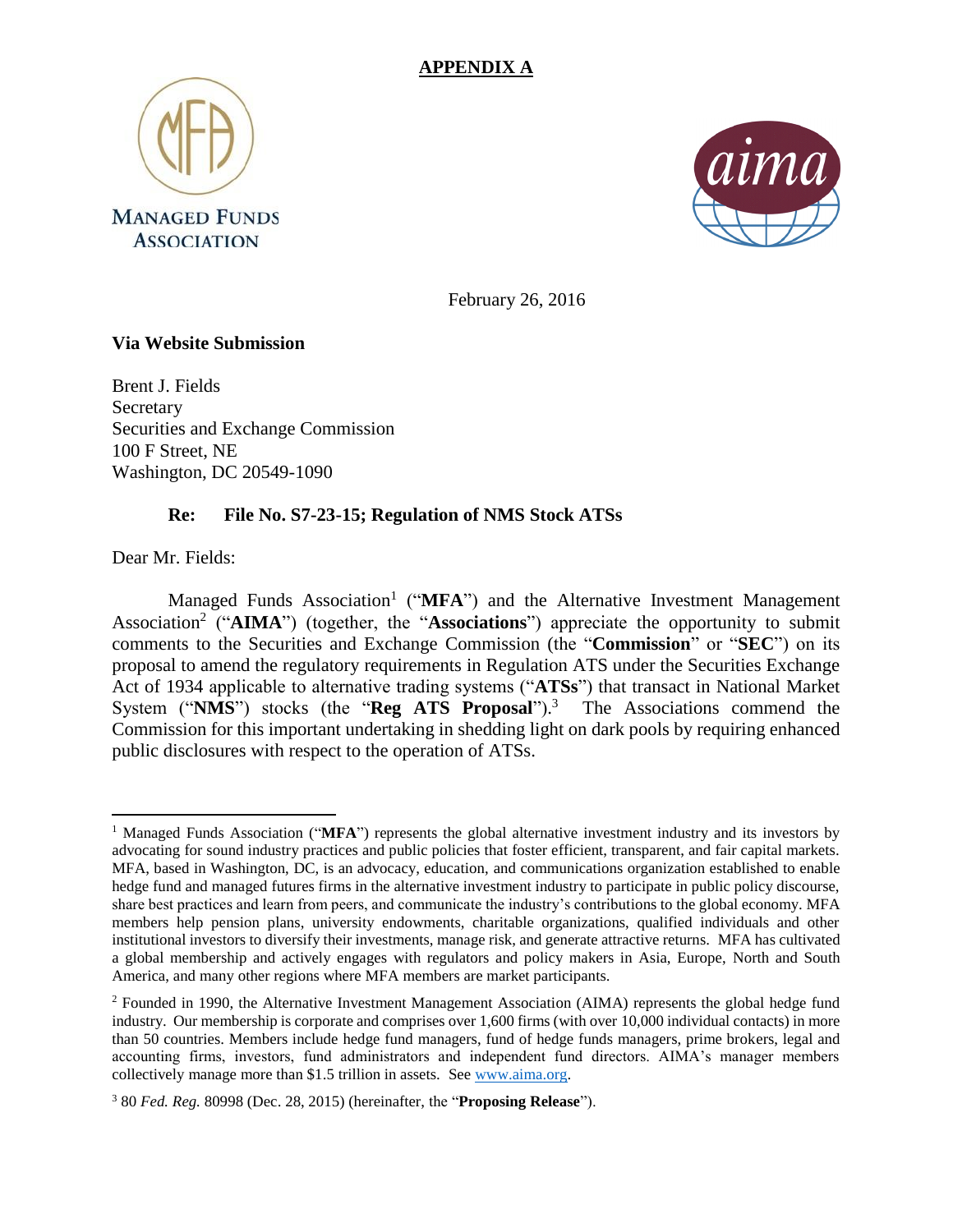Mr. Fields February 26, 2016 Page **2** of **7**

### **I. Introduction**

For several years, MFA has urged the Commission to increase disclosure and transparency to investors about the operations of critical market infrastructure, exchanges and other trading venues. In 2014 and 2015, MFA issued Equity Market Structure Policy Recommendations, which, among other things, recommended that the SEC require an ATS to make publicly available its Form ATS, and provide further information on its operations and order handling procedures.<sup>4</sup> MFA also recommended that the SEC make available on its website a list of ATSs and links to each venue's Form ATS so investors could better asses the relative merits of various trading venues. In addition, MFA supported FINRA's ATS transparency initiative and recommended that FINRA expand the data it provides to the public to include weekly volume and trade information on a stock-by-stock basis for equity securities traded over-the-counter.

Given these recommendations, the Associations are particularly pleased to see the Commission's Reg ATS Proposal. The proposed framework of enhanced disclosures and SEC review of the new Form ATS-N should greatly assist investors in their understanding of how ATSs operate and address potential conflicts of interest. As discussed in more detail below, the Associations believe the framework should be extended to include ATSs that trade fixed income securities, including government securities. We also provide some suggestions to further refine Form ATS-N, such as the inclusion of quantitative data where appropriate, and other disclosures that are likely to make the form more useful for investors.

# **II. Scope of Reg ATS Proposal**

At its root, the Reg ATS Proposal requires an ATS that transacts in NMS stocks ("**NMS Stock ATSs**") to provide, for the first time, public disclosures regarding its operations and how it addresses potential conflicts of interest with affiliates and other broker-dealers. The Proposing Release also asks whether the Commission should apply Rule 304 of Regulation ATS to fixed income ATSs;<sup>5</sup> and as part of its continued cooperation and coordination with other regulators, whether it should include ATSs whose trading activity is solely in government securities.<sup>6</sup>

<sup>4</sup> *See* letter to the honorable Mary Jo White, Chair, SEC, from Stuart J. Kaswell, Executive Vice President & Managing Director, MFA, dated September 28, 2015, and MFA U.S. Equity Market Structure, *A Year in Review and the Push for Continued Vigilance*, September 2015, available at: [https://www.managedfunds.org/wp](https://www.managedfunds.org/wp-content/uploads/2015/09/Equity-Market-Structure-Recommendations-with-Cover-Letter.pdf)[content/uploads/2015/09/Equity-Market-Structure-Recommendations-with-Cover-Letter.pdf.](https://www.managedfunds.org/wp-content/uploads/2015/09/Equity-Market-Structure-Recommendations-with-Cover-Letter.pdf) *See also* letter to the honorable Mary Jo White, Chair, SEC, from Stuart J. Kaswell, Executive Vice President & Managing Director, MFA, dated September 30, 2014, available at: [https://www.managedfunds.org/wp-content/uploads/2014/10/MFA-cover-ltr](https://www.managedfunds.org/wp-content/uploads/2014/10/MFA-cover-ltr-eq-mkt-struct-recommendations-final-9-30-14.pdf)[eq-mkt-struct-recommendations-final-9-30-14.pdf,](https://www.managedfunds.org/wp-content/uploads/2014/10/MFA-cover-ltr-eq-mkt-struct-recommendations-final-9-30-14.pdf) and MFA Equity Market Structure Policy Recommendations, September 30, 2014, available at: [https://www.managedfunds.org/wp-content/uploads/2014/09/MFA-Equity-Mkt-](https://www.managedfunds.org/wp-content/uploads/2014/09/MFA-Equity-Mkt-Structure-Recommendations-final-9-30-14.pdf)[Structure-Recommendations-final-9-30-14.pdf.](https://www.managedfunds.org/wp-content/uploads/2014/09/MFA-Equity-Mkt-Structure-Recommendations-final-9-30-14.pdf)

<sup>5</sup> Proposing Release at 81018.

<sup>6</sup> *Id.* at 81019.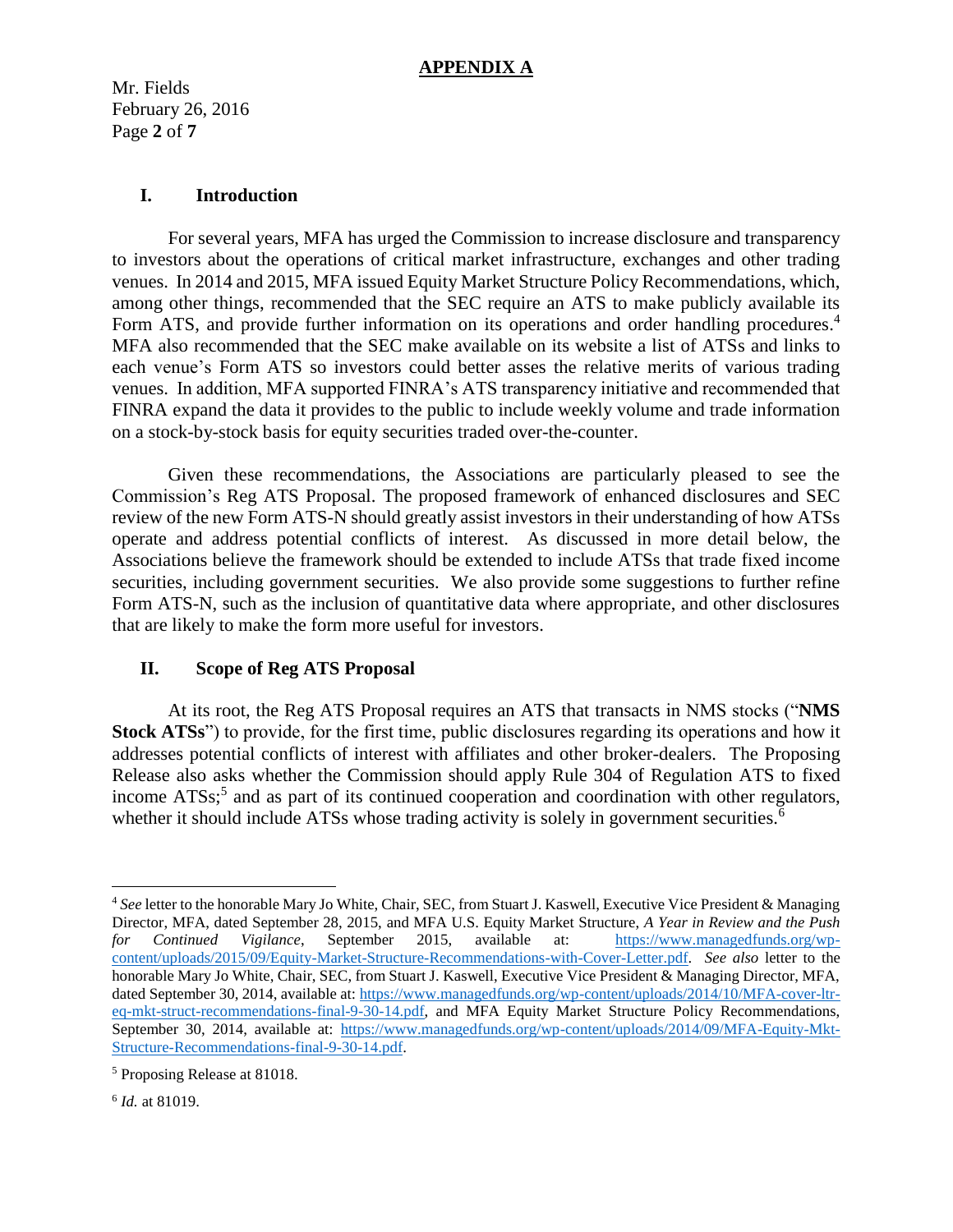Mr. Fields February 26, 2016 Page **3** of **7**

 $\overline{a}$ 

The Associations believe the Reg ATS Proposal will provide investors with useful information to better assess the trading venues to which they route orders. The Associations also believe the Commission should seek to expand the application of the Reg ATS Proposal to ATSs that trade fixed income securities and government securities. Doing so would greatly enhance transparency and provide important disclosures to market participants, regulators and the public about increasingly important venues of corporate bond trading and cash trading in U.S. government securities.<sup>7</sup>

In today's highly automated trading environment, regulators have recognized the need for more data about markets in fixed income and U.S. government securities, and that public transparency is critical to investor confidence and liquidity.<sup>8</sup> With scant public disclosures, ATSs have become critical venues for trading in benchmark securities in fixed income markets.<sup>9</sup> The Associations believe that the potential for technology to achieve more widespread benefits for investors is not being realized, in part, because of the dearth of public disclosures about trading practices and venues. In 2014, Chair White raised similar concerns and noted that SEC staff was focusing on a regulatory initiative to require the public dissemination of the best prices generated by ATSs and other electronic dealer networks.<sup>10</sup> Last year, the staffs of the SEC and other U.S. financial regulators stated that they are committed to enhancing public reporting on U.S. Treasury market venue policies and services.<sup>11</sup> The Reg ATS Proposal is the most suitable vehicle for regulators to make progress this year on these important initiatives.

The Associations believe that many aspects of Form ATS-N, if required of ATSs transacting in fixed income or government securities, could greatly enhance public transparency of these markets. Currently, investors and the public alike have relatively little information about ATSs that transact in fixed income or government securities. Many of the concerns surrounding potential conflicts of interest that arise between an ATS and the activities of its bank/broker-dealer

<sup>7</sup> *See, e.g.,* Joint Staff Report: The U.S. Treasury Market on October 15, 2014, (July 13, 2015) (hereinafter referred to as the "**U.S. Treasury Market Report**") available at: [https://www.treasury.gov/press-center/press](https://www.treasury.gov/press-center/press-releases/Documents/Joint_Staff_Report_Treasury_10-15-2015.pdf)[releases/Documents/Joint\\_Staff\\_Report\\_Treasury\\_10-15-2015.pdf.](https://www.treasury.gov/press-center/press-releases/Documents/Joint_Staff_Report_Treasury_10-15-2015.pdf) We note that the U.S. Treasury Market Report calls for further study of the U.S. Treasury market and assessment of data available to the public and to sectors of Treasury.

<sup>8</sup> *Id.* at 47. *See also* Notice Seeking Public Comment on the Evolution of the Treasury Market Structure, 81 *Fed. Reg.* 3928 (Jan. 22, 2016) at 3931, (hereinafter, "RFI on Treasury Market Structure") available at: [https://www.treasury.gov/press-center/press-releases/Documents/Market%20Structure%20RFI%20Final.pdf.](https://www.treasury.gov/press-center/press-releases/Documents/Market%20Structure%20RFI%20Final.pdf)

<sup>&</sup>lt;sup>9</sup> As the Commission and the Department of Treasury have explained, dealer and customer trading in U.S. Treasury securities occur mainly on ATSs. *See* Proposing Release at n. 237, and Treasury Market Structure at 3928.

<sup>&</sup>lt;sup>10</sup> Speech by Mary Jo White, Chair, SEC, on "Intermediation in the Modern Securities Markets: Putting Technology and Competition to Work for Investors," June 20, 2014, (hereinafter, "Chair White Speech") available at: [https://www.sec.gov/News/Speech/Detail/Speech/1370542122012.](https://www.sec.gov/News/Speech/Detail/Speech/1370542122012)

<sup>&</sup>lt;sup>11</sup> See U.S. Treasury Market Report at 47-48, providing "The staffs of the Treasury, Board, FRBNY, CFTC, and SEC are committed to continuing to appropriately enhance the information made public about the U.S. Treasury market. The authors of the report: . . . Support efforts to enhance public reporting on U.S. Treasury market venue policies and services.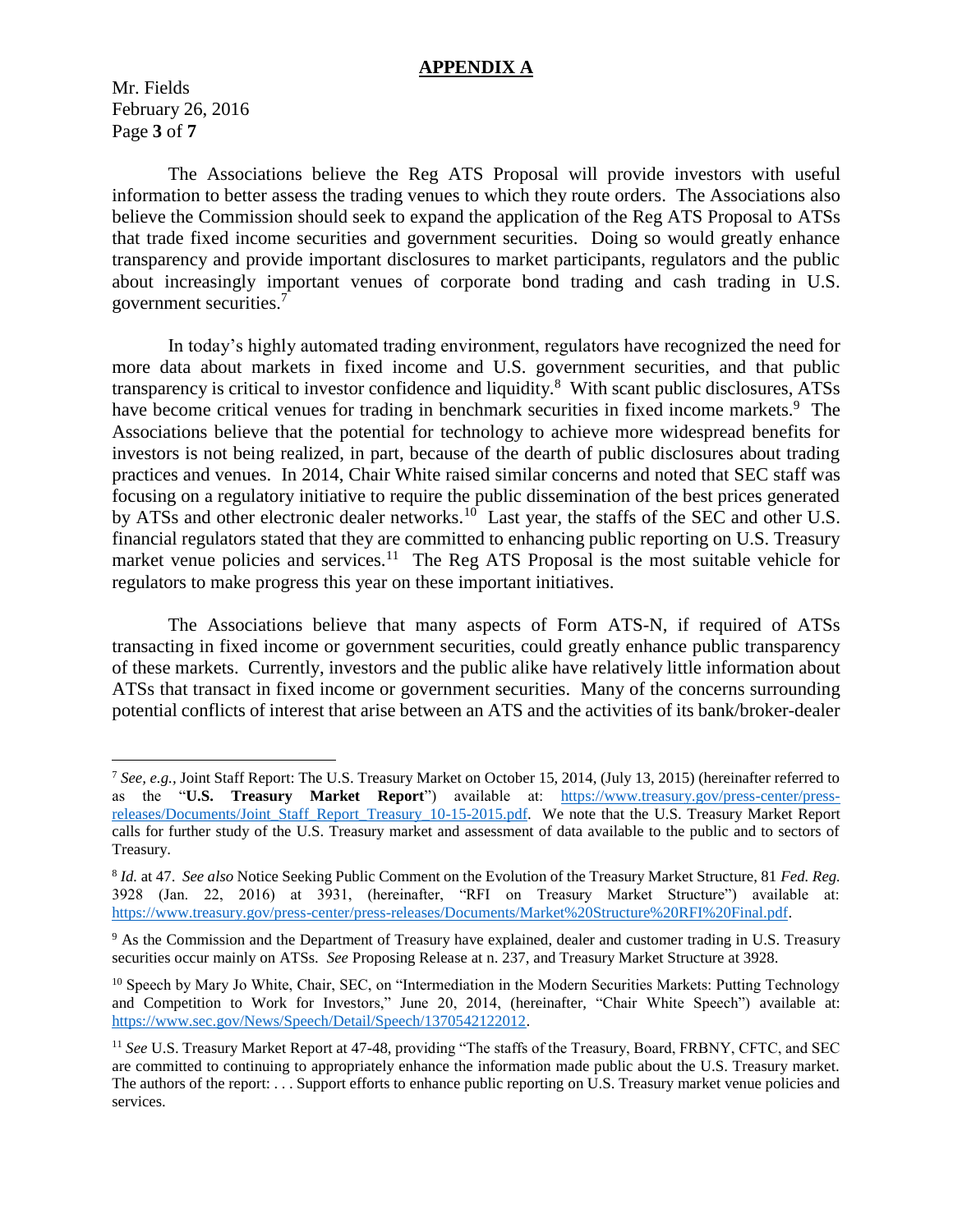Mr. Fields February 26, 2016 Page **4** of **7**

operator and affiliates, and the transparency of an ATS's operations, are equally relevant with respect to ATSs that transact in fixed income or Treasury securities, as with NMS Stock ATSs.

Our members have found a significant difference in the level of transparency they receive with respect to non-NMS Stock ATSs, regardless of whether the ATS is under common ownership with an NMS Stock ATS or a national securities exchange. Our members believe that at a minimum a trading venue should clearly disclose the manner of its operations, such as the items covered under Parts III and IV of the Commission's proposed Form ATS-N.<sup>12</sup> Our members have found that, at times, it can be difficult to find public documentation about basic processes, such as for example, the procedures or thresholds used to cancel erroneous trades on a non-NMS Stock ATS.

Accordingly, the Associations recommend that the Commission, in coordination with other regulators, expand the scope of the Reg ATS Proposal to cover ATSs that trade fixed income or government securities.

### **III. Form ATS-N Filing & Review**

The Reg ATS Proposal establishes a filing and review process for the new Form ATS-N, which would allow a legacy ATS to continue operating during the review process and require a new ATS to commence operation only after the SEC has deemed the form "effective."<sup>13</sup> The Reg ATS Proposal also requires NMS Stock ATSs to file material amendments to Form ATS-N with the Commission 30 calendar days prior to the implementation of a material change to the operations of the NMS Stock ATS or to the activities of the broker-dealer operator or its affiliates that are subject to disclosure on Form ATS-N.<sup>14</sup>

The Associations support the initial filing and review process established by the Reg ATS Proposal. We believe it would be helpful to have the SEC review initial filings of Form ATS-N for completeness and accuracy; legal and regulatory compliance; as well as to help standardize the level of disclosure across ATSs. For example, from our members' experiences with swap execution facilities ("SEF"), we believe it would have been helpful had regulators reviewed SEF rulebook provisions for legal and regulatory compliance prior to the effectiveness of these trading facilities. Our members found certain SEF rulebooks to be inconsistent with legal requirements and, at times, even included provisions that infringed upon regulatory protections for investors. 15 The Associations also support the Reg ATS Proposal requirement that an NMS Stock ATS file a

<sup>12</sup> Proposing Release at 81138.

<sup>13</sup> *Id.* at 81024.

<sup>14</sup> *Id.* at 81027.

<sup>15</sup> *See* letter to the honorable Mark P. Wetjen, Acting Chairman, Commodity Futures Trading Commission, from Stuart J. Kaswell, Executive Vice President & Managing Director, MFA, dated January 8, 2014, regarding a "Request for Action by CFTC to Conduct Pre-MAT Compliance Reviews of SEF Onboarding Documentation and to Enforce SEF Rules and Related Guidance," available at: [https://www.managedfunds.org/wp-content/uploads/2014/01/SEF-](https://www.managedfunds.org/wp-content/uploads/2014/01/SEF-Rulebook-Issues-Final-MFA-Letter.pdf)[Rulebook-Issues-Final-MFA-Letter.pdf.](https://www.managedfunds.org/wp-content/uploads/2014/01/SEF-Rulebook-Issues-Final-MFA-Letter.pdf)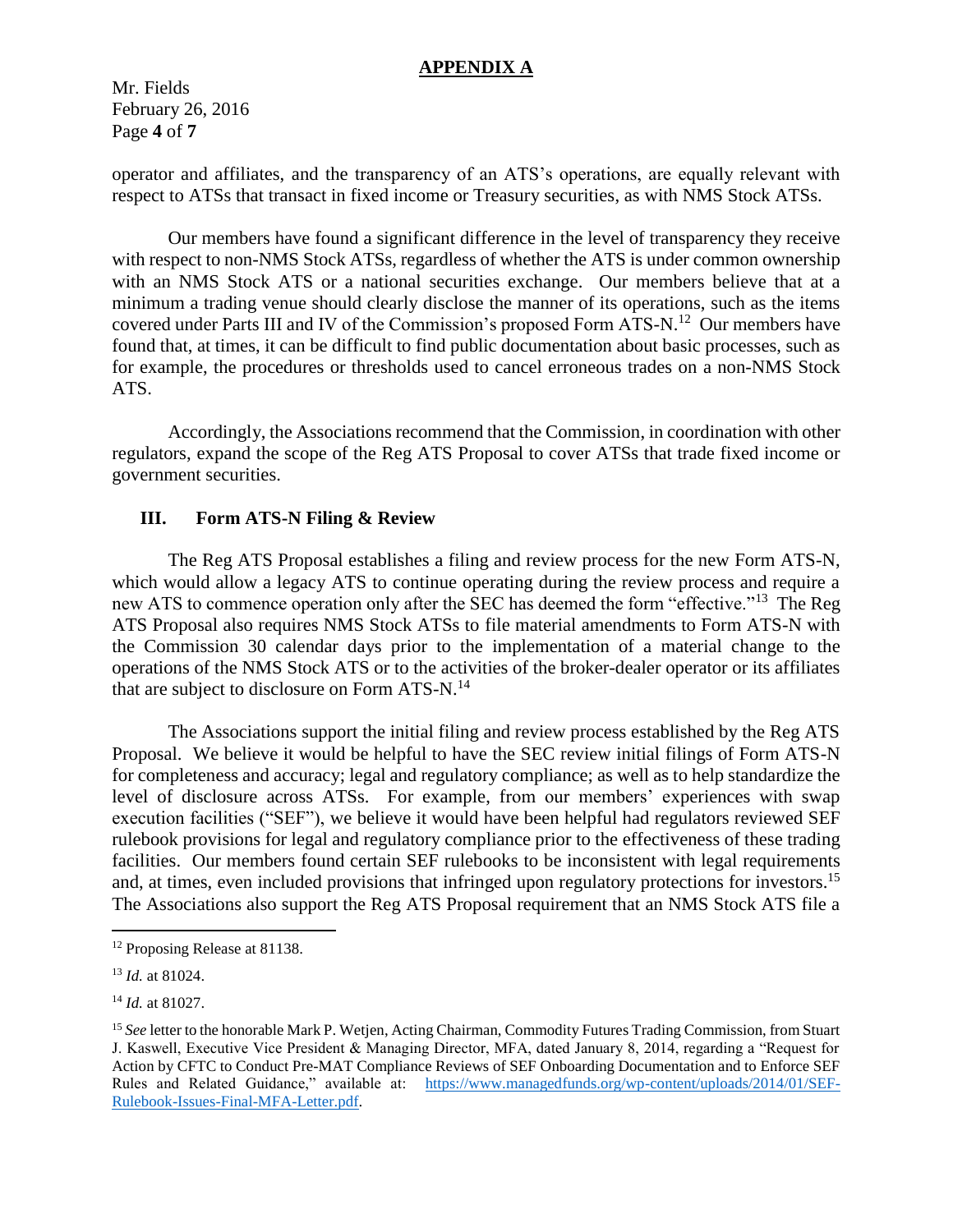Mr. Fields February 26, 2016 Page **5** of **7**

material amendment to Form ATS-N 30 days in advance of implementation of a material change to the operations of the NMS Stock ATS, the activities of the broker-dealer operator or its affiliates.

# **IV. Proposed Form ATS-N**

Form ATS-N requests for: (1) copies of certain materials provided to subscribers and schedules A and B of Form BD; (2) disclosure relating to the activities of the broker-dealer operator and its affiliates in connection with the NMS Stock ATS; and (3) disclosure relating to the manner of operations of the NMS Stock ATS.<sup>16</sup> The Associations are generally very pleased with Form ATS-N and believe that the information will improve investors' ability to evaluate whether to do business with an ATS, and make more informed decisions about where to route their orders. Given the length and comprehensive nature of Form ATS-N, the Associations support the Commission's proposed requirement for an NMS Stock ATS to attach a redline of changes in Part III and/or Part IV when amending Form  $ATS-N$ .<sup>17</sup> We believe it would be helpful if in addition to qualitative responses, the Form ATS-N requested an ATS to provide quantitative responses, where applicable, and in particular in certain items of Parts III and IV as discussed below in more detail.

We strongly support the requirement under Item 5 of Part III for an NMS Stock ATS to disclose trading activities on the ATS of its broker-dealer operator and any affiliates. We believe this disclosure will help investors better understand the relationship between an NMS Stock ATS, its broker-dealer operator and any affiliates. We believe it would be even more helpful if Item 5 of Part III additionally requested that an NMS Stock ATS provide a quantitative response, such as the percent of orders or other trading interest by a broker-dealer operator and any affiliates. Similarly, the Associations believe that it would be more meaningful if Form ATS-N added a quantitative component to Item 5 of Part IV, which requests for information regarding segmentation of order flow and notice about segmentation. In describing the segmented categories, we believe an ATS should include a quantitative component to the response, such as the percentage of orders and trades per segment class. A quantitative component for at least these two items would provide investors with more meaningful information regarding the extent to which a broker-dealer operator or affiliate transacts on the NMS Stock ATS.

With respect to Item 16 of Part IV, we appreciate the Commission's efforts to enhance transparency around market quality statistics that an NMS Stock ATS provides to subscribers. In keeping with the spirit of Form ATS-N to empower investors through greater disclosure, however, we believe Item 16 should request for disclosure of market quality statistics where the NMS Stock ATS publishes or otherwise provides to a substantial portion of its subscribers (*e.g.,* 10% or more) aggregate platform-wide order flow and execution statistics that are not otherwise required disclosures under 17 CFR § 242.605. We believe that Item 16 should not require the disclosure of bespoke statistics for a subscriber. From time-to-time, an investor/subscriber may have follow-up questions to an NMS Stock ATS's market quality statistics. We are concerned that if an NMS

<sup>&</sup>lt;sup>16</sup> Proposing Release at 81034-81060.

<sup>17</sup> *Id.* at n. 352.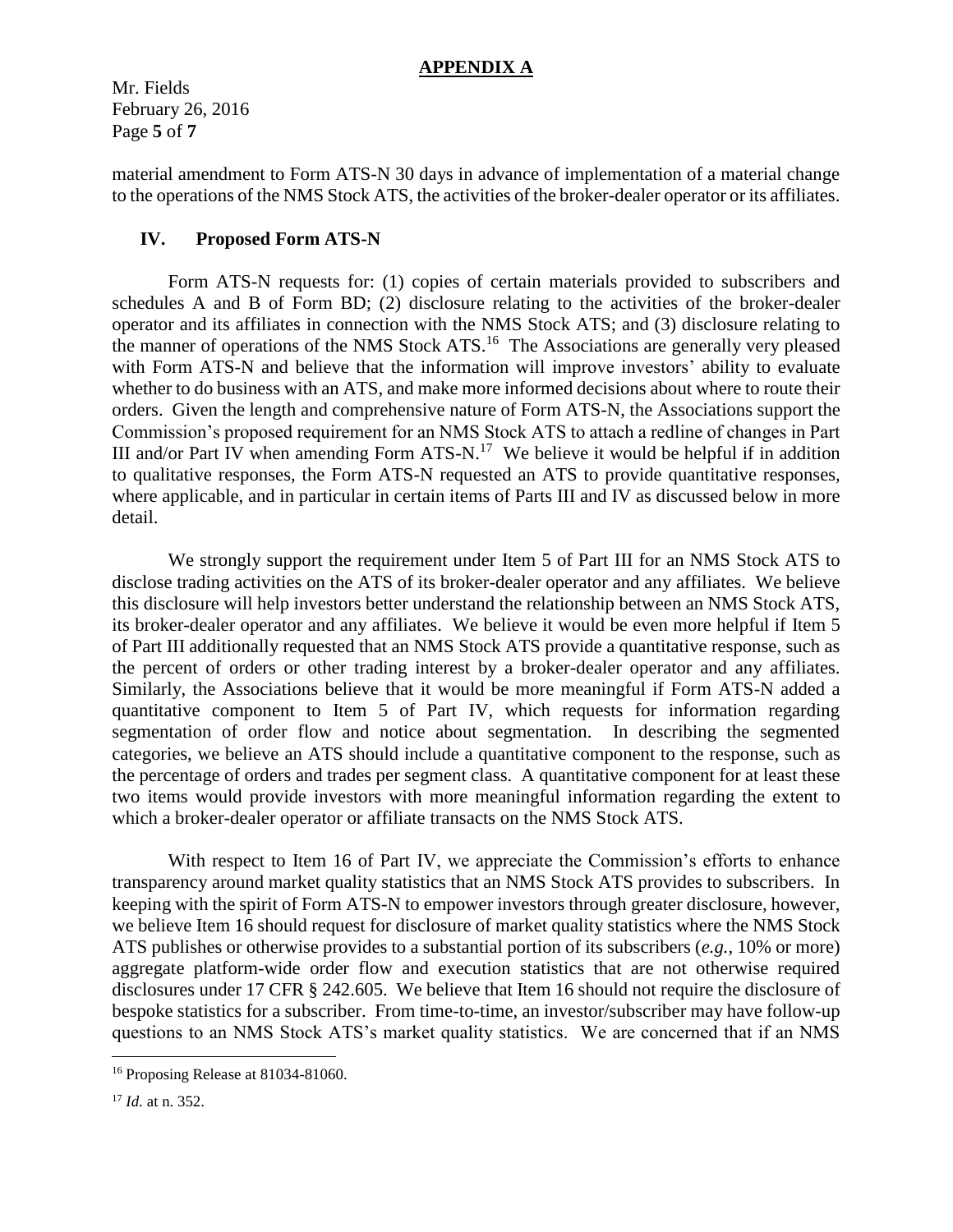Mr. Fields February 26, 2016 Page **6** of **7**

Stock ATS has to amend its Form ATS-N each time it receives a request for additional information then it will not provide investors with additional information. We suggest revising Item 16 in a way that would not discourage an NMS Stock ATS from providing additional market quality information to investors.

Accordingly, the Associations recommend that the Commission amend Form ATS-N by including quantitative components to Form ATS-N where applicable, including Item 5 for both Parts III and IV; and revising Item 16 of Part IV to require an NMS Stock ATS provide additional disclosures if it publishes or otherwise provides to a substantial portion of its subscribers aggregate platform-wide order flow and execution statistics of the NMS Stock ATS that are not otherwise required disclosures under 17 CFR § 242.605.

# **V. Protection of Confidential Trading Information**

The Reg ATS Proposal amends Rule 301(b)(10) of Regulation ATS to require every ATS to have written safeguards and written procedures to protect subscribers' confidential trading information.<sup>18</sup> Item 10 of Part III of Form ATS-N requires an NMS Stock ATS to describe the written safeguards and written procedures to protect the confidential trading information of subscribers to the NMS Stock ATS. The Associations strongly support amending Rule 301(b)(10) to require an ATS to have written safeguards and written procedures to protect confidential trading information. With respect to Item 10 of Part III, we believe it is sufficient for an NMS Stock ATS to describe its written safeguards and written procedures, without including the positions or titles of persons that have access to confidential trading information. We are concerned that requiring disclosure of the positions or titles of persons with access to confidential information would paint a target on such persons and could increase their security risks and risks of receiving phishing attacks.

Accordingly, the Associations recommend that the Commission delete the requirement under Item 10 of Part III of Form ATS-N for an ATS to disclose the positions or titles of persons with access to confidential information.

**\* \* \* \* \***

<sup>18</sup> *Id.* at 81086.